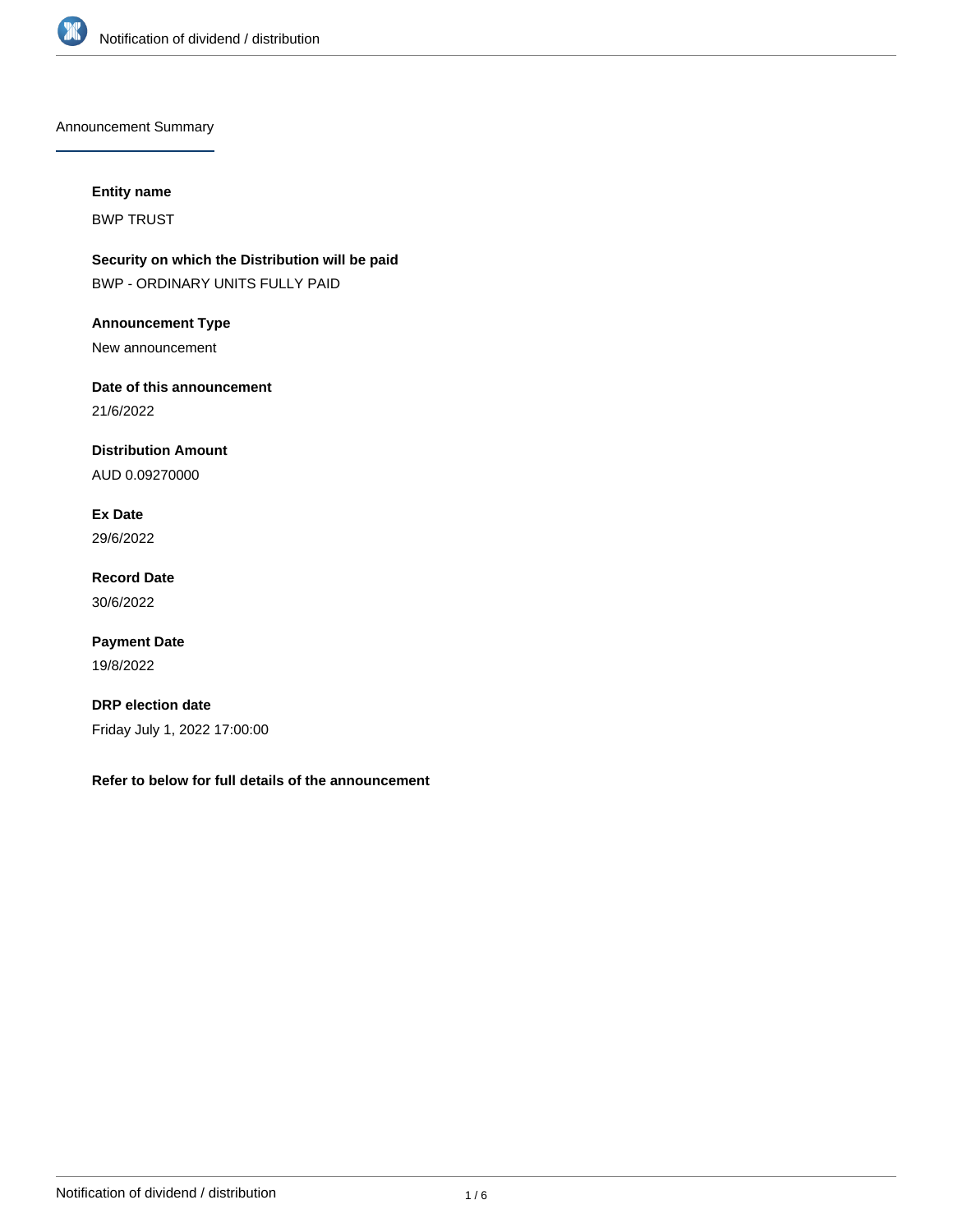

Announcement Details

Part 1 - Entity and announcement details

**1.1 Name of +Entity**

BWP TRUST

**1.2 Registered Number Type** ARSN

**Registration Number**

088581097

**1.3 ASX issuer code** BWP

**1.4 The announcement is** New announcement

**1.5 Date of this announcement** 21/6/2022

**1.6 ASX +Security Code** BWP

**ASX +Security Description** ORDINARY UNITS FULLY PAID

Part 2A - All dividends/distributions basic details

**2A.1 Type of dividend/distribution C** Ordinary

**2A.2 The Dividend/distribution:**

relates to a period of six months

**2A.3 The dividend/distribution relates to the financial reporting or payment period ending ended/ending (date)** 30/6/2022

**2A.4 +Record Date**

30/6/2022

**2A.5 Ex Date** 29/6/2022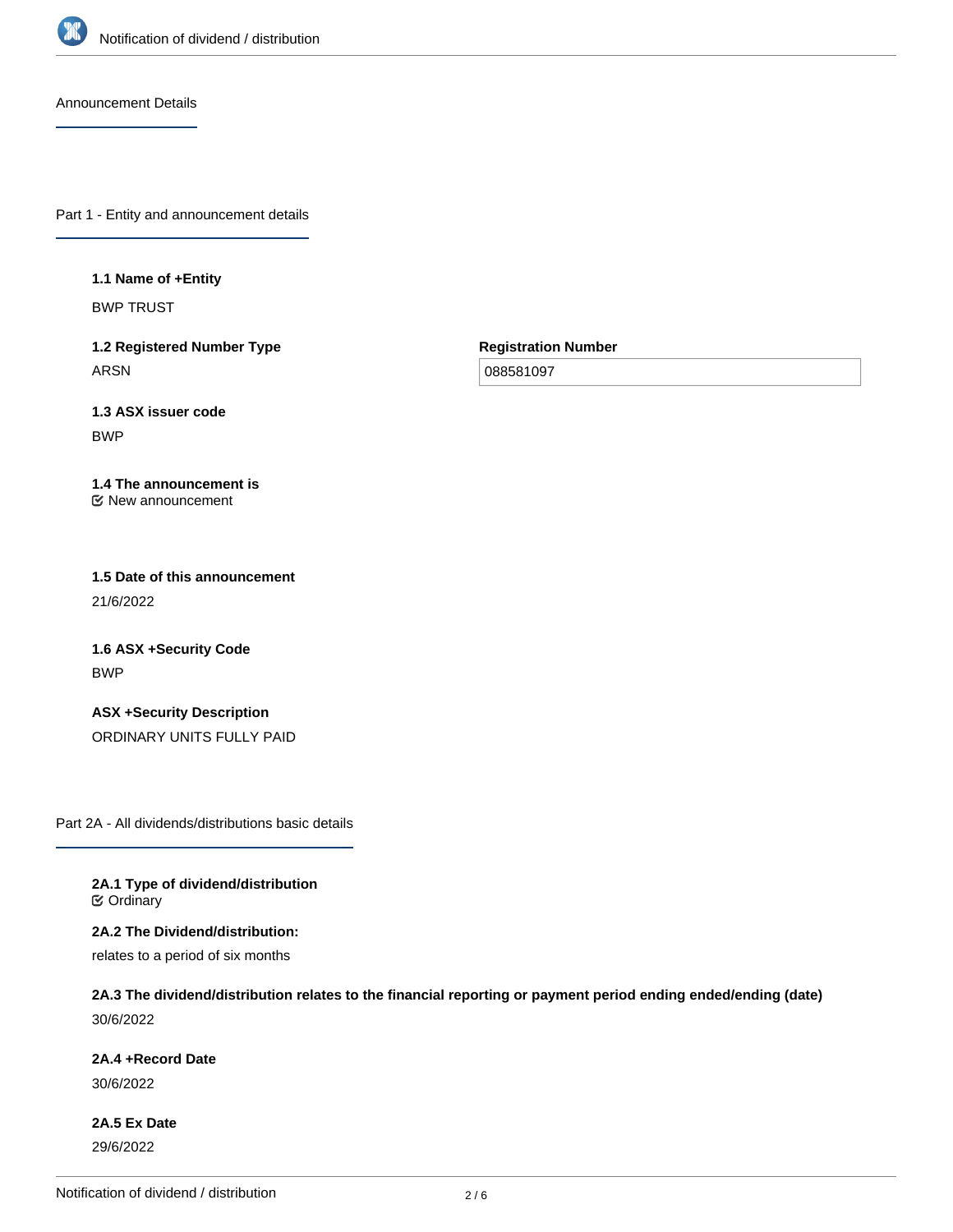## **2A.6 Payment Date**

19/8/2022

**2A.7 Are any of the below approvals required for the dividend/distribution before business day 0 of the timetable?**

- **•** Security holder approval
- **Court approval**
- **Lodgement of court order with +ASIC**
- **ACCC approval**
- **FIRB approval**
- **Another approval/condition external to the entity required before business day 0 of the timetable for the dividend/distribution.**

No

**2A.8 Currency in which the dividend/distribution is made ("primary currency")**

AUD - Australian Dollar

| 2A.9 Total dividend/distribution payment amount per | <b>Estimated of</b> |
|-----------------------------------------------------|---------------------|
| +security (in primary currency) for all             | <b></b> Estimated   |
| dividends/distributions notified in this form       |                     |

AUD 0.09270000

**2A.10 Does the entity have arrangements relating to the currency in which the dividend/distribution is paid to securityholders that it wishes to disclose to the market?** No

#### **2A.11 Does the entity have a securities plan for dividends/distributions on this +security?** We have a Dividend/Distribution Reinvestment Plan (DRP)

#### **2A.11a If the +entity has a DRP, is the DRP applicable to this dividend/distribution?** Yes

**2A.12 Does the +entity have tax component information**

**2A.11a(i) DRP Status in respect of this dividend/distribution** Full DRP

**Dr Actual?** 

Yes

Part 3A - Ordinary dividend/distribution

**apart from franking?**

| 3A.1 Is the ordinary dividend/distribution estimated at<br>this time?<br>$\mathfrak C$ Yes | 3A.1a Ordinary dividend/distribution estimated amount<br>per +security |
|--------------------------------------------------------------------------------------------|------------------------------------------------------------------------|
| 3A.1a(i) Date that actual ordinary amount will be                                          | AUD 0.09270000<br><b>Estimated or Actual?</b>                          |
| announced<br>3/8/2022                                                                      | <b></b> Estimated                                                      |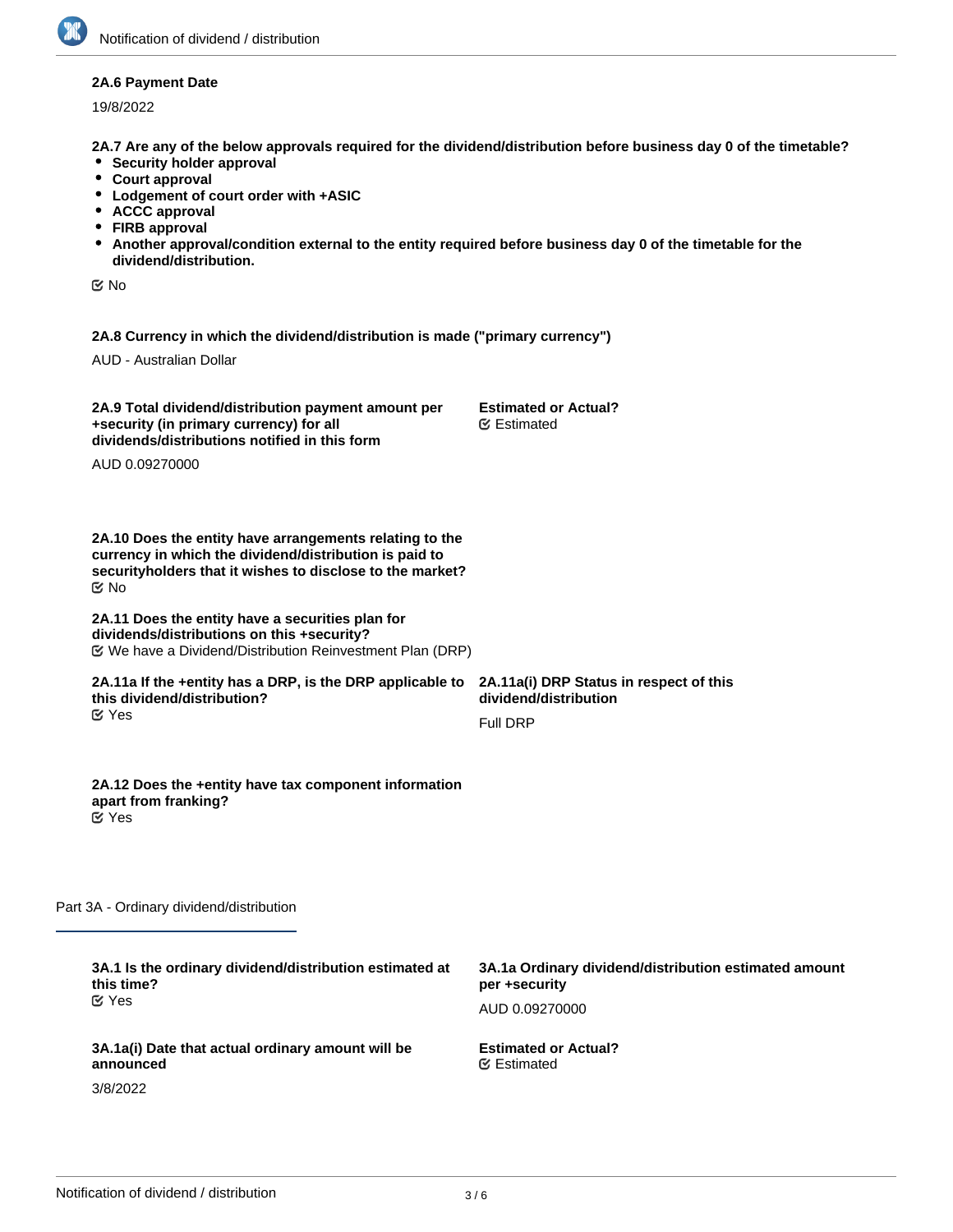

| 3A.1b Ordinary Dividend/distribution amount per<br>security<br><b>AUD</b>                                     |                                           |
|---------------------------------------------------------------------------------------------------------------|-------------------------------------------|
| 3A.2 Is the ordinary dividend/distribution franked?<br>় No                                                   |                                           |
| 3A.3 Percentage of ordinary dividend/distribution that is<br>franked                                          |                                           |
| 0.0000%                                                                                                       |                                           |
| 3A.4 Ordinary dividend/distribution franked amount per<br>+security<br>AUD 0.00000000                         | 3A.5 Percentage amount of d<br>100.0000 % |
| 3A.6 Ordinary dividend/distribution unfranked amount<br>per +security excluding conduit foreign income amount |                                           |
| AUD 0.09270000                                                                                                |                                           |
| 3A.7 Ordinary dividend/distribution conduit foreign<br>income amount per security                             |                                           |

AUD 0.00000000

**ividend which is unfranked** 

Part 3E - Other - distribution components / tax

## **3E.1 Please indicate where and when information about tax components can be obtained (you may enter a url).**

Upon the announcement of the actual distribution which is expected to be made on Wednesday, 3 August 2022, a separate ASX announcement will be made outlining the distribution component that comprises a "fund payment" pursuant to Subdivision 12-H of Schedule 1 of the Taxation Administration Act 1953.

3E.2 Please indicate the following information if applicable. (Refer Annual Investment Income Report specification for further information)

| <b>Field Name</b>                                                        | AIIR Specification Reference Value | Estimated/Actual |
|--------------------------------------------------------------------------|------------------------------------|------------------|
| Interest                                                                 | 9.79                               |                  |
| Unfranked dividends not<br>declared to be conduit foreign 9.80<br>income |                                    |                  |
| Unfranked dividends declared 9.81<br>to be conduit foreign income        |                                    |                  |
| Assessable foreign source<br>income                                      | 9.91                               |                  |
| Tax-free amounts                                                         | 9.96                               |                  |
| Tax-deferred amounts                                                     | 9.97                               |                  |
| Managed investment trust<br>fund payments                                | 9.105                              |                  |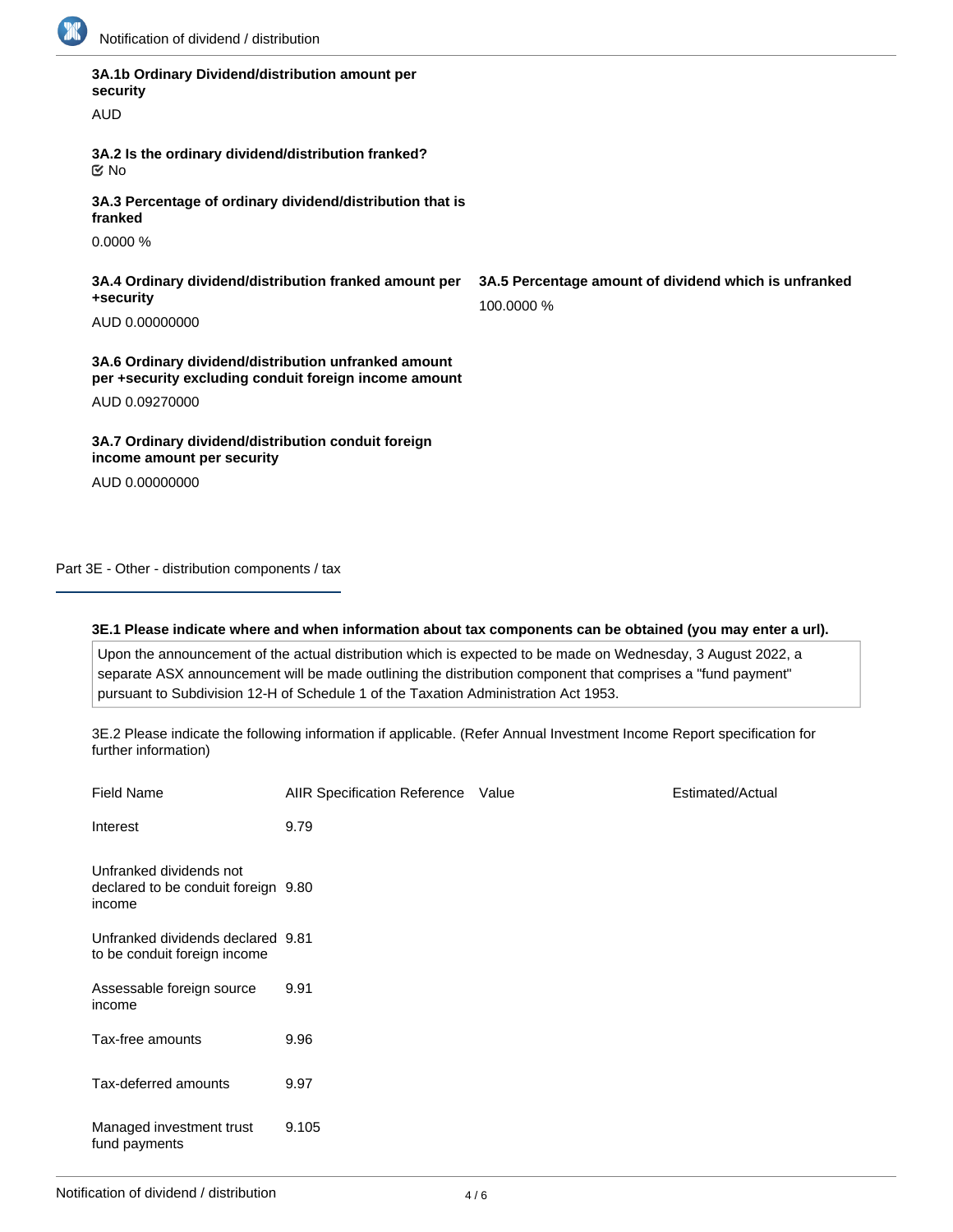

| Franked distributions from<br>trusts                                | 9.120 |
|---------------------------------------------------------------------|-------|
| Gross cash distribution                                             | 9.121 |
| Interest exempt from<br>withholding                                 | 9.122 |
| Capital Gains discount<br>method Non-Taxable<br>Australian property | 9.124 |
| Capital gains other<br>Non-Taxable Australian<br>property           | 9.126 |
| Other income                                                        | 9.130 |
| Royalties                                                           | 9.135 |
| NCMI                                                                |       |
| <b>Excluded from NCMI</b>                                           |       |

Part 4A - +Dividend reinvestment plan (DRP)

**4A.1 What is the default option if +security holders do not indicate whether they want to participate in the DRP?** Do not participate in DRP (i.e. cash payment)

| 4A.2 Last date and time for lodgement of election<br>notices to share registry under DRP<br>Friday July 1, 2022 17:00:00                                                                                                      | 4A.3 DRP discount rate<br>0.0000% |  |
|-------------------------------------------------------------------------------------------------------------------------------------------------------------------------------------------------------------------------------|-----------------------------------|--|
| 4A.4 Period of calculation of reinvestment price                                                                                                                                                                              |                                   |  |
| <b>Start Date</b>                                                                                                                                                                                                             | <b>End Date</b>                   |  |
| 5/7/2022                                                                                                                                                                                                                      | 1/8/2022                          |  |
| 4A.5 DRP price calculation methodology                                                                                                                                                                                        |                                   |  |
| The allocation price for the units under DRP will be calculated as the average of the daily volume weighted average<br>unit price on each of the 20 consecutive trading days from and including 5 July 2022 to 1 August 2022. |                                   |  |
| 4A.6 DRP Price (including any discount):                                                                                                                                                                                      | 4A.7 DRP +securities +issue date  |  |
| <b>AUD</b>                                                                                                                                                                                                                    |                                   |  |
| 4A.8 Will DRP +securities be a new issue?<br>$\propto$ No                                                                                                                                                                     |                                   |  |
| 4A.9 Is there a minimum dollar amount or number of +securities required for DRP participation?<br><b>Mo</b>                                                                                                                   |                                   |  |

**4A.10 Is there a maximum dollar amount or number of +securities required for DRP participation?** No